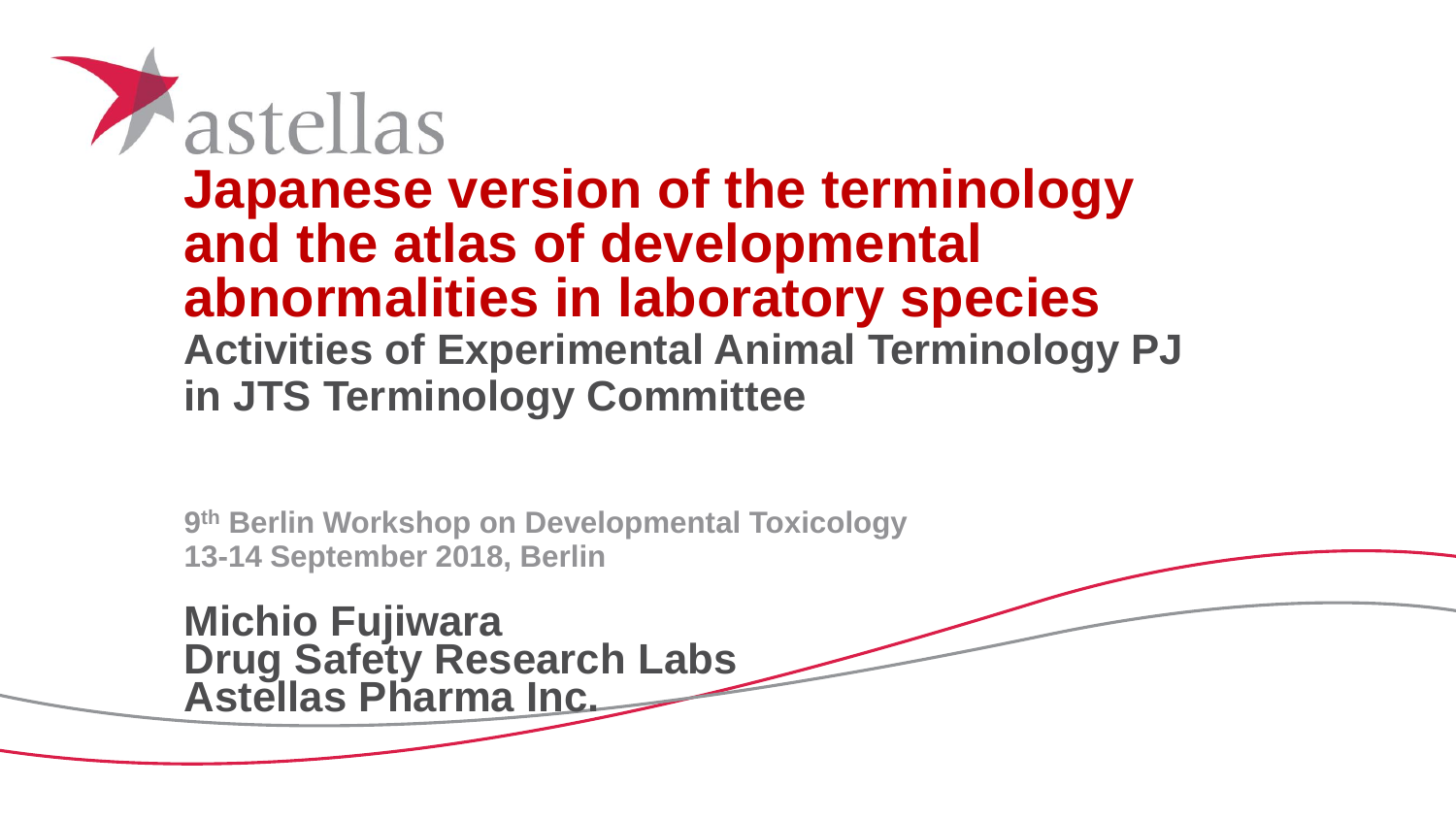**I. Promote appropriate use of version 2 in Japan**

- **Establishment and maintenance of the website database**
- **Provide recommendation for appropriate Japanese terminology**
- **Improvement of photographic images on the website**
- **Publishing "Atlas of Developmental Abnormalities in Laboratory"**

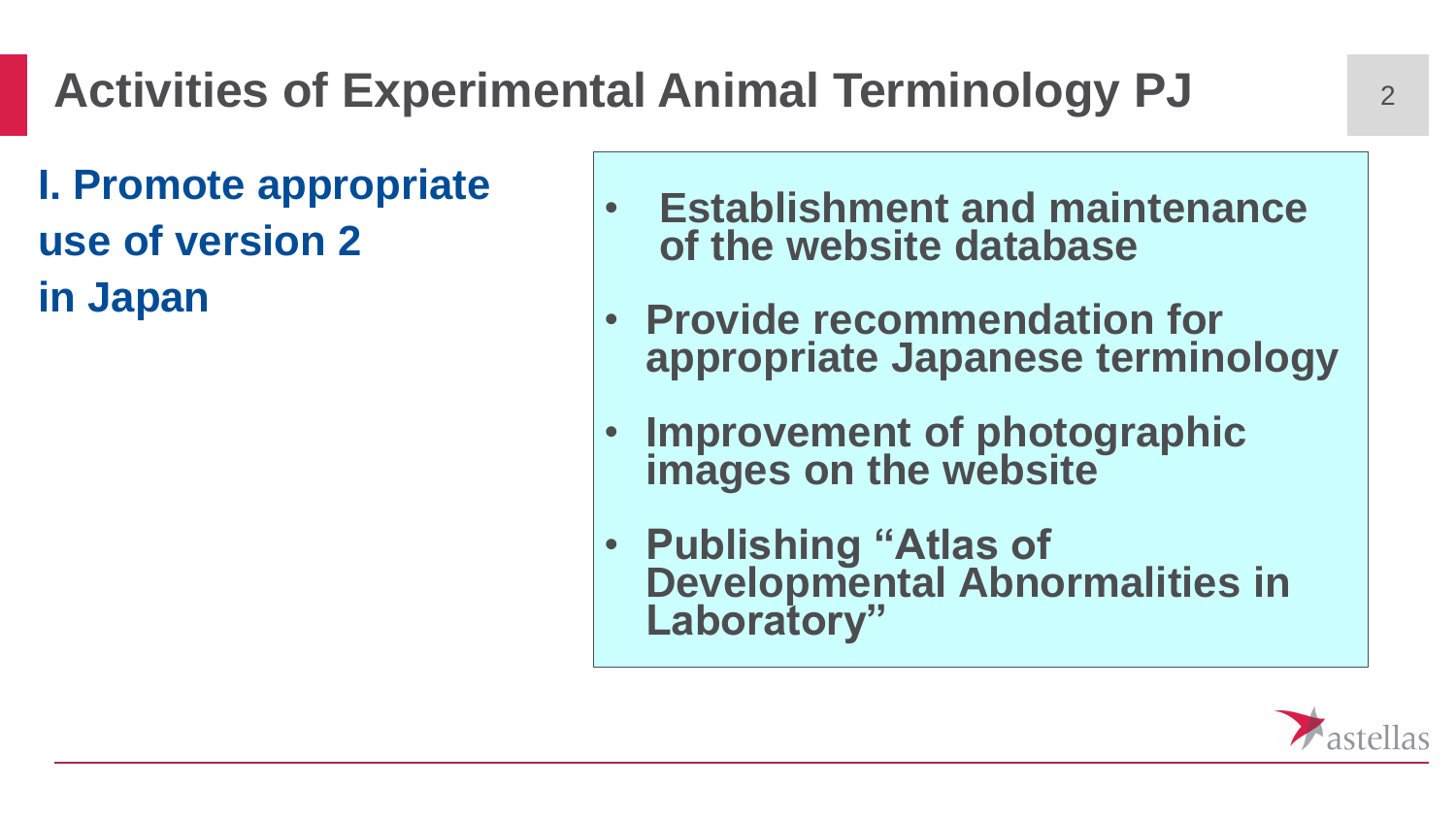# Activities of Experimental Animal Terminology PJ  $\frac{3}{3}$

**II. Guide appropriate toxicological evaluation using version 2 focused on rodent/rabbit embryo fetal development study (EFD)** 

- **Conducting a survey to recategorize "gray zone" abnormalities which were not categorized into either "malformation" or "variation" in DevTox meetings**
- **Conducting a terminology workshop in the JTS annual meeting from 2015 to 2017**
- **Updating the website database with the results of recategorization**
- **Reporting through the journal Congenital Anomalies**

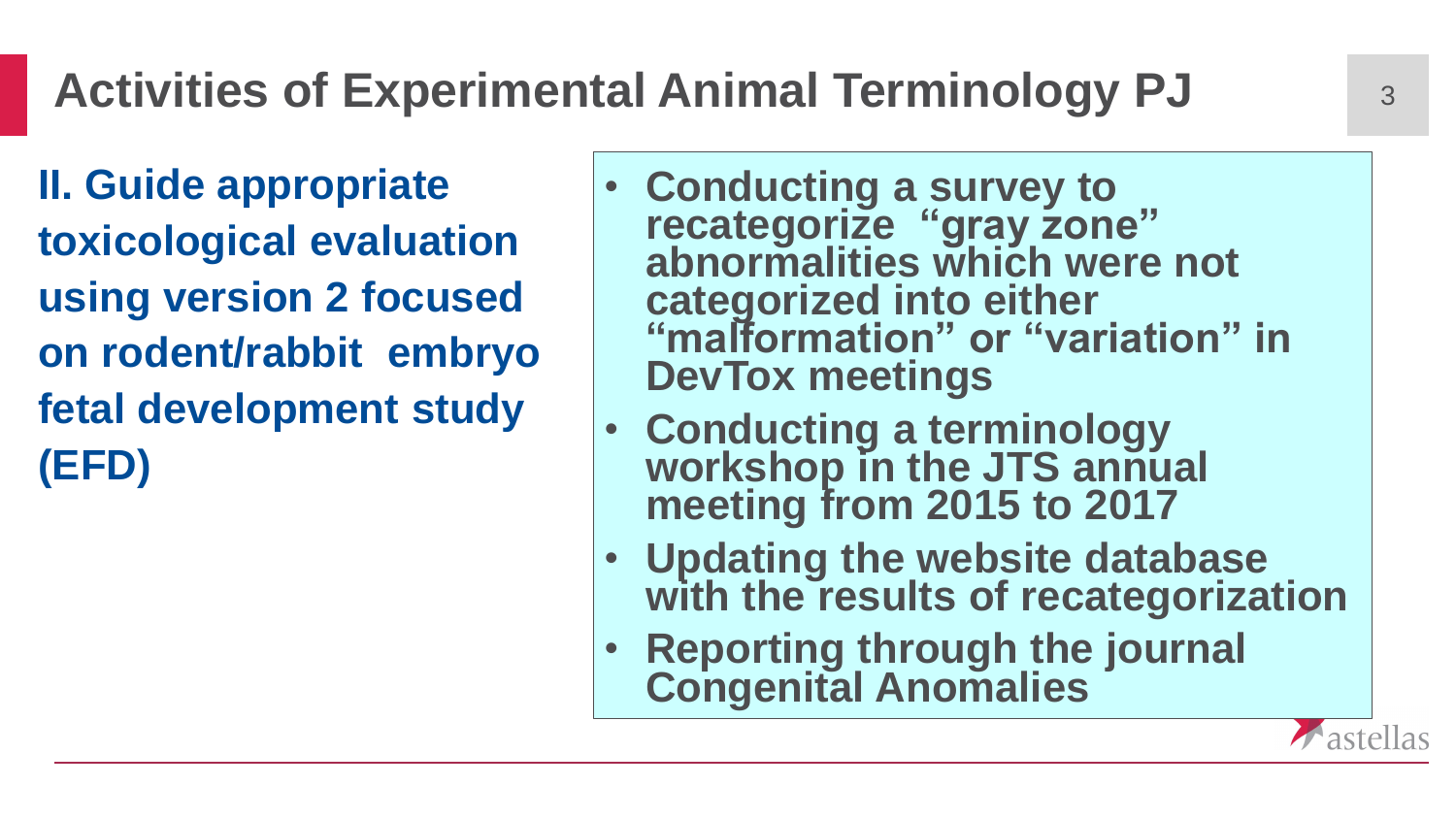### **JTS Laboratory animal Congenital Anomaly Database**

| <b>Board of Directors</b>                                                              |                                                    | <b>Annual Meeting</b>            | <b>Congenital Anomalies</b>                                                                                                                                                                                                               | <b>Secretariat</b>                                                                                           | Region/<br>Organ /<br><b>Structure</b> | <b>Observation</b>            |                    | Synonym or<br><b>Related Term</b> | Non-preferred<br>Term | <b>Definition</b>                                                                                                                                                              |                                | <b>Note</b>                                                                                                                                                                                            | Ver. 1<br>Code<br>No. | <b>JTS</b><br>Classification                               |
|----------------------------------------------------------------------------------------|----------------------------------------------------|----------------------------------|-------------------------------------------------------------------------------------------------------------------------------------------------------------------------------------------------------------------------------------------|--------------------------------------------------------------------------------------------------------------|----------------------------------------|-------------------------------|--------------------|-----------------------------------|-----------------------|--------------------------------------------------------------------------------------------------------------------------------------------------------------------------------|--------------------------------|--------------------------------------------------------------------------------------------------------------------------------------------------------------------------------------------------------|-----------------------|------------------------------------------------------------|
|                                                                                        |                                                    |                                  |                                                                                                                                                                                                                                           |                                                                                                              | <b>General</b><br>全身                   | Subcutaneous<br>edema<br>皮下浮腫 | Generalized<br>全身性 | Anasarca<br>全身性浮腫                 |                       | An accumulation of interstitial<br>fluid in subcutaneous<br>connective tissue<br>皮下結合組織における間質<br>液の貯溜                                                                          |                                |                                                                                                                                                                                                        | 10001                 | Malformation<br><b>OF</b><br>Non-structural<br>abnormality |
|                                                                                        |                                                    |                                  |                                                                                                                                                                                                                                           |                                                                                                              |                                        |                               | Localized<br>局所性   |                                   |                       | Localized<br>accumulation<br>of fluid<br>液体の局所性<br>の貯溜                                                                                                                         |                                | <b>JTS</b> Comment: Localized<br>subcutaneous edema observed around<br>the jaw and axillary area may be<br>included in generalized edema.<br>職や腋に認められる浮腫は全身性<br>の浮腫に含める。 (JTS追記)                       | 10005                 | Not<br>applicable                                          |
| <b>Longenital</b>                                                                      | S<br>Laboratory animal Congenital Anomaly Databese | <b>SEL THE JAPANESE</b>          | Topics & Whats NEW<br>> 2018.03.27 Message from the Japanese Teratology Society<br>> 2016.11.01. Board of Directors has been updated.<br>> 2016.08.01. The next annual meeting has been updated.<br>2011.03.01. The homepage was renewed. |                                                                                                              |                                        | Conjoined twins<br>二重体        |                    | Omphalosite<br>牌带寄生体<br>牌带荣美児     |                       | Monozvgotic twins with<br>variable incomplete separation<br>into two during cleavage or<br>early stages of embryogenesis<br>卵割あるいは胚発生の早い<br>時期に種々の程度で不完全<br>に2つに分かれた一卵性双生<br>児 |                                | Site and extent of fusion<br>should be described<br>癒合の部位および範囲<br>を記述する                                                                                                                                | 10002                 | Malformation                                               |
| meetings<br>The 58th Annual N<br>Detail Tale 22.2012<br>http://onlinelibrary.wiley.con | <b>BACK</b>                                        | <b>UMIN TOP</b><br>◉ External    | <b>TOP MENU</b><br>Glossary                                                                                                                                                                                                               | $\mathsf A\mathsf I\mathsf I$ the data are offered by THE JAPANESE<br><b>TERATOLOGY SOCIETY</b><br>AppendixA |                                        | Fetus or                      | Discolored<br>本名   | Skin discolored<br>皮膚変色           |                       | Generalized or<br>localized<br>region of<br>abnormal<br>color (other<br>than pale)<br>全身あるいは<br>局所領域の異<br>常色(菁白以                                                               | Discolored <sup>19</sup><br>参照 | See also "General-Fetus or<br>pup/neonate Pale" and "General-Skin<br>JTS Comment: Difficult to be<br>distinguished from changes by artifact.<br>「全身ー胎児、出生児/新生児の蒼<br>白」及び「全身ー皮膚の変色」を<br>アーティファクトによる変化との | New                   | Not<br>applicable                                          |
|                                                                                        |                                                    | OVisceral<br>$\bigcirc$ Skeletal | Glossary                                                                                                                                                                                                                                  | AppendixB<br>Appendix <sub>C</sub><br>AppendixD                                                              |                                        |                               | ge<br>200          |                                   |                       | 外)                                                                                                                                                                             | Relative to normal<br>正常と比較    | 見極めが困難 (JTS追記)<br>JTS Comment: Recommended to be<br>evaluated by the fetal body weight<br>体重による評価を推奨 (JTS追記)                                                                                           | New                   | Not<br>applicable                                          |
|                                                                                        |                                                    |                                  | Glossary<br>next                                                                                                                                                                                                                          | Appendix <sub>E</sub>                                                                                        |                                        |                               |                    |                                   |                       |                                                                                                                                                                                |                                |                                                                                                                                                                                                        |                       |                                                            |
|                                                                                        |                                                    |                                  |                                                                                                                                                                                                                                           |                                                                                                              | 問い合わせ先:日本先天異常学会事務局 its@ac-square.co.jp |                               |                    |                                   |                       |                                                                                                                                                                                |                                |                                                                                                                                                                                                        |                       |                                                            |
|                                                                                        |                                                    |                                  | <b>UMIN</b> Infrastructure for Academic Activities<br>UMIN University hospital Medical Information Network                                                                                                                                |                                                                                                              |                                        | 大学病院医療情報ネ                     |                    |                                   |                       | Page 1 of 18                                                                                                                                                                   |                                |                                                                                                                                                                                                        |                       |                                                            |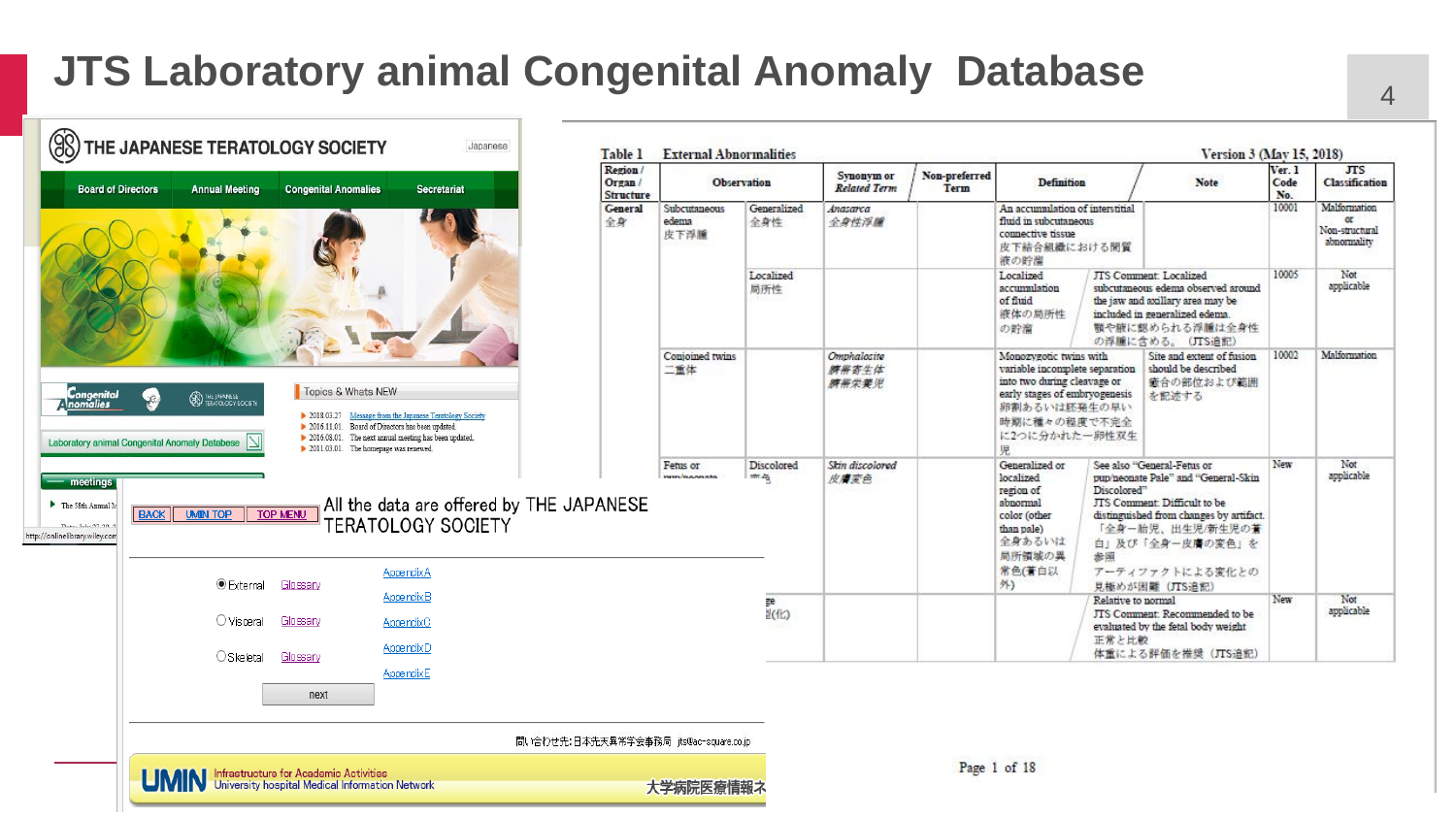### **Atlas of Developmental Anomalies in Experimental Animals**

### 2-4 Absent head 頭部欠損 (Code No.: 10009, MP No.: 0009579)

| Species | Rabbit                                       |  |  |  |  |  |  |  |  |  |
|---------|----------------------------------------------|--|--|--|--|--|--|--|--|--|
| Memo    | Absent head, Acephaly: Absence of the head   |  |  |  |  |  |  |  |  |  |
|         | 「頭部欠損、無頭(症):頭部が欠損している。左の胎児では、舌など一部の頭部・顔面組織がみ |  |  |  |  |  |  |  |  |  |
|         | 「られるが、頭部の大部分が欠損しており、頭部欠損(無頭)の範疇とする。          |  |  |  |  |  |  |  |  |  |



7-9 Nodulated rib 肋骨結節状 (10633)



| Species | Rabbit                                                                                  |  |  |  |  |  |  |
|---------|-----------------------------------------------------------------------------------------|--|--|--|--|--|--|
| Memo    | Nodulated rib (arrow): Both focal enlargement and knobby are<br>observed in this fetus. |  |  |  |  |  |  |
|         | 肋骨結節状 (矢印):円形状 (局所肥大) とノブ状が見ら<br>れる。                                                    |  |  |  |  |  |  |





### 5-5 Supernumerary hindpaw phalanx 趾節骨過剰 (10866)

Species Rat

Right-sided aortic arch 右側大動脈弓 (10211)  $6 - 5$ Memo Supernumerary hindpaw phalanx (pre-axial): The 1st phalanx is duplical

external observation.

批節骨過剰: 輔前性の過剰 (矢印)。外表では多趾 (10088)。



 $6 - 4$ 

Species Rabbit Memo Right-sided aortic arch 右側大動脈弓





Retroesophageal aortic arch 食道背方大動脈弓 (1

subclavian artery origin (New, red arrow in Fig): The ortic arch passes behind the esophagus and trachea. 食道背方大動脈弓:大動脈弓が食道及び気管の背側 を走行し、血管輪を形成している。右鎖骨下動脈起 始部位置異常 (New、図中の矢印) を伴う

**Species** Rat Memo Retroesophageal aortic arch: The aortic arch is narrow and passes behind the esophagus and trachea. 食道背方大動脈弓:大動脈弓が細く、食道及び気管 の背側を走行し、血管輪を形成している。